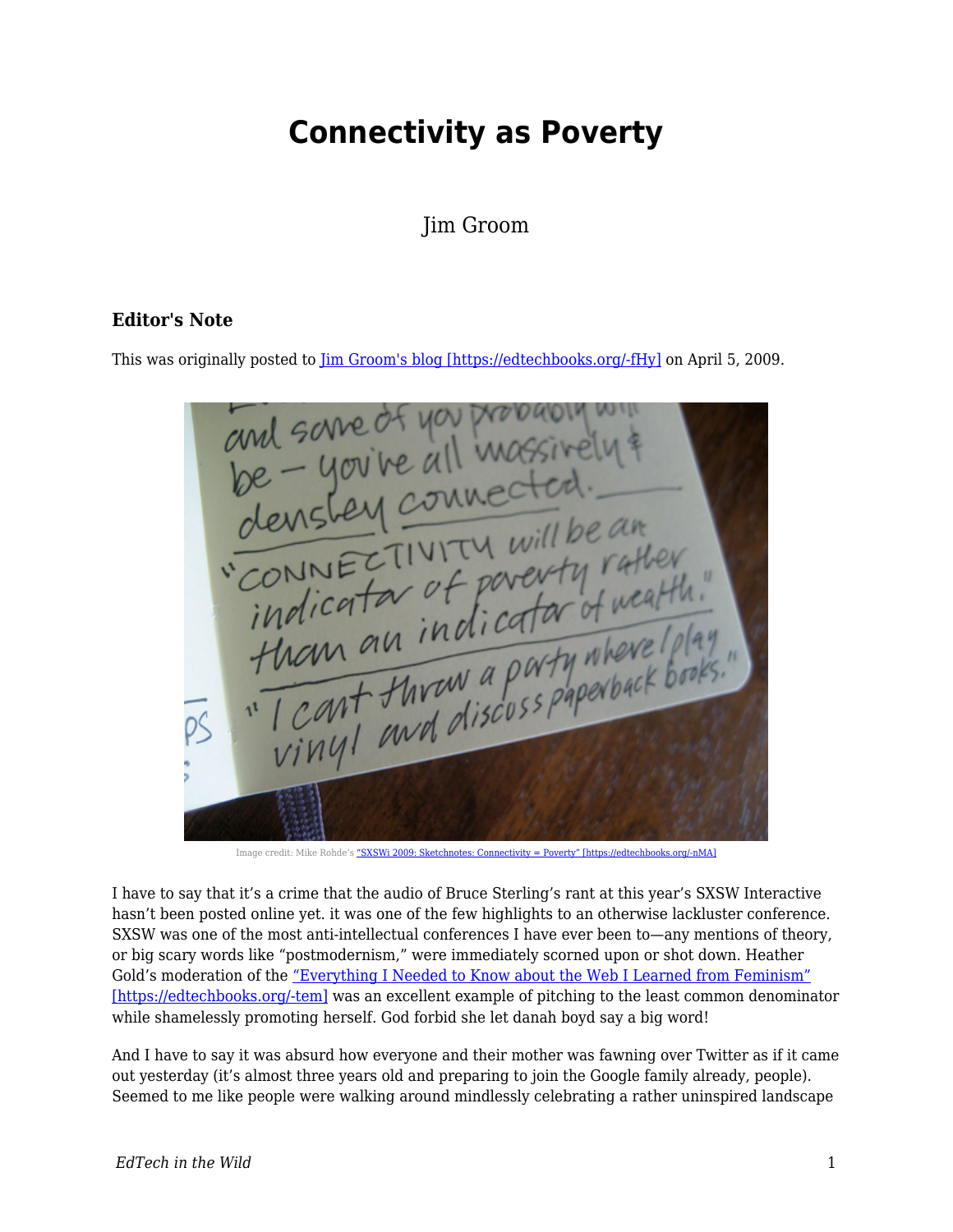of technology and thought at the conference more generally (and the EDUPUNK panel I was part of must certainly be included in this characterization of uninspired). I'd heard a lot of good things about this conference, but I guess I missed the boat on this one cause this year's event was more of the same bullshit online branding and marketing speak–just a bit more impressively masked as either mindless tech market Utopianism or self-help 2.0.

Yet, to be fair it wasn't all bad, there was at least one highlight for me. Bruce Sterling's rant was right on. I was hoping to listen to it again before I talked about it in more detail. In fact, I'll have to do that cause I can only recall bits and pieces, but there was a point in his stream of thought that really impressed me (well, besides his discussion of the future of publishing as epitomized by survivalist bookstores like [Brave New Books \[https://edtechbooks.org/-MGT\]—](http://www.bravenewbookstore.com/)which I loved). He went off about how much we had miscalculated the digital divide theories of the 90s that were to define the digital world of haves and have-nots by whether they were or weren't connected. It seemed logical to assume that the impoverished would not be connected, whereas the rich would be decadently consuming all the bandwidth.

Well, as he pointed out, it didn't quite work out that way, connectivity became cheap with cellphones, and he comically noted that "poor folk love their cellphones!" What's happening is that this increased dependence upon connectivity, rather than being some kind of indicator of privilege, is actually a sign of our increased impoverishment. The fact is that the wealthy are those who can afford not to be connected, not to be pimping their "online brand" so shamelessly, not twittering their asses off at all hours of the day for a quick networking fix. The impoverishment of networks through connectivity!—it was such a radical re-thinking of this idea of connectivity as the new "social capital" (when did [Pierre Bourdieu \[https://edtechbooks.org/-ndU\]](http://en.wikipedia.org/wiki/Pierre%20Bourdieu) enter the Web 2.0 vocabulary?-do these dickheads know a 'postmodern' social theorist infused that term with its contemporary meaning?). Connectivity as poverty, trippy, that might throw a wrench into the Connectivism theory though :) It kinda makes sense to my poor ass cause that's how I'm living—and this is all just a cheap thrill to avoid thinking about the inevitable.



Groom, J. (2019). Connectivity as Poverty. In R. Kimmons (Ed.), *EdTech in the Wild*.